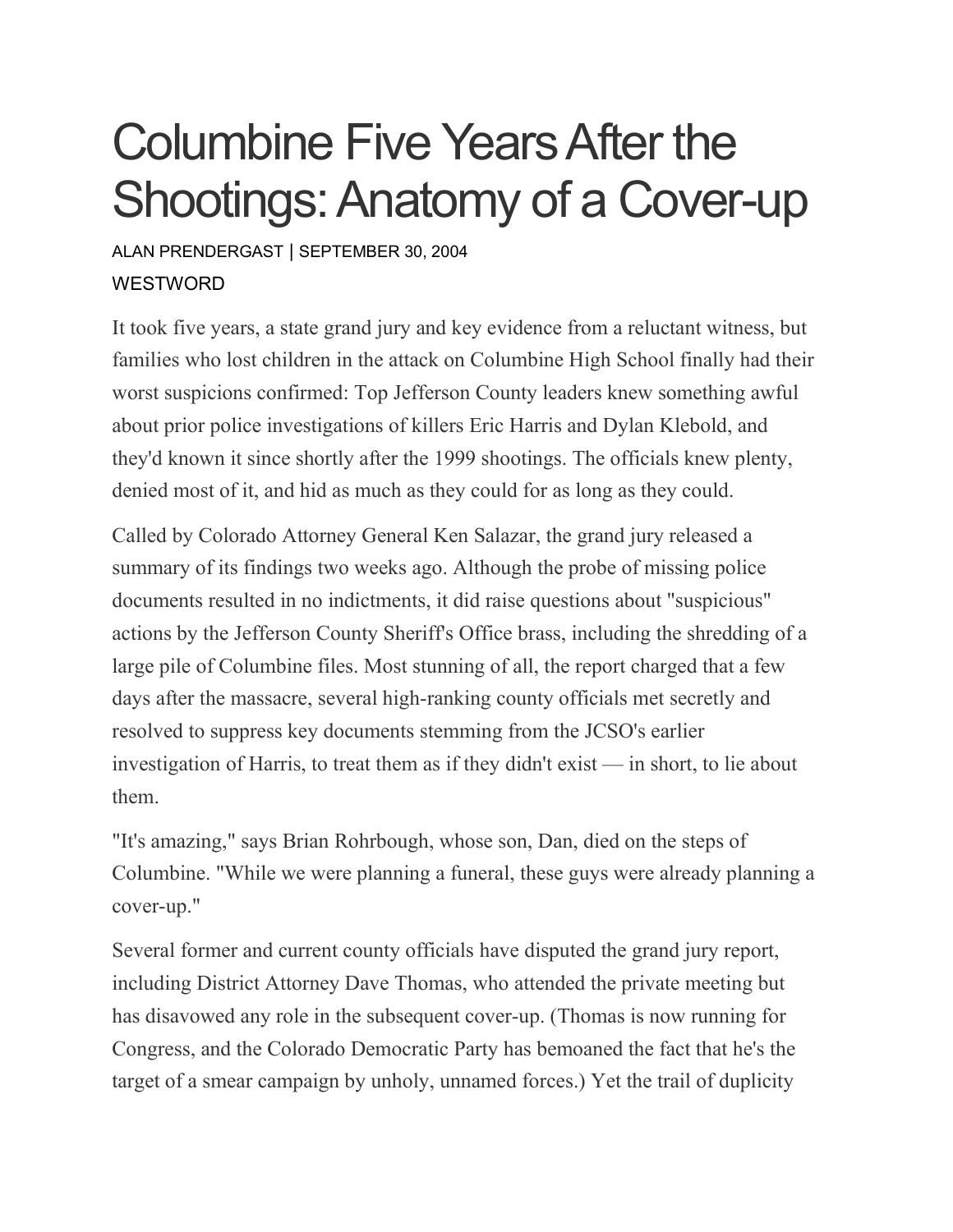surrounding the Columbine files is far more extensive, and disturbing, than the report indicates. In their quest to protect their own hides and careers, a pack of Jeffco bureaucrats misled victims' families and the public, trashed the state's public-records law, and thumbed their noses at civil subpoenas and court orders. The conspiracy of silence held fast for 64 months, until the threat of criminal prosecution finally cracked it.

Why would so-called public servants do such a thing? The delicately worded grand jury report doesn't delve into such matters, but it's clear that the county had a major public-relations and legal nightmare on its hands on April 20, 1999, and that some officials were grappling with it even before the smoke and screams had dissipated at Columbine. Thirteen people were dead, another two dozen wounded, all at the hands of Klebold and Harris — who'd been the subject of several complaints to local police over the previous two years.

Some aspects of the pair's contacts with law enforcement, such as their 1998 arrest for burglary and participation in a juvenile diversion program run by the district attorney, were bound to come out soon. But the most embarrassing case was one that never led to a prosecution: The reports filed by Randy and Judy Brown against Harris, who'd boasted on his website about blowing up pipe bombs and had threatened to kill the Browns' oldest son, Brooks. Almost a year before the shootings, JCSO bomb investigator Mike Guerra looked into the matter, even drafting an affidavit for a warrant to search Harris's home. But the warrant was never submitted to a judge, and the investigation was abandoned after Guerra was reportedly told by a supervisor, Lieutenant John Kiekbusch, that he didn't have enough evidence to proceed.

Given the arsenal in his room, as well as writings dealing with the planned attack on Columbine that Harris was assembling a year before the shootings, it's possible that pursuing the search warrant could have averted the whole tragedy ("I'm [Full](https://www.westword.com/issues/2001-12-06/news/news.html) of Hate and I [Love](https://www.westword.com/issues/2001-12-06/news/news.html) It," December 6, 2001). Several JCSO officials were evidently briefed on Guerra's affidavit hours after the shootings.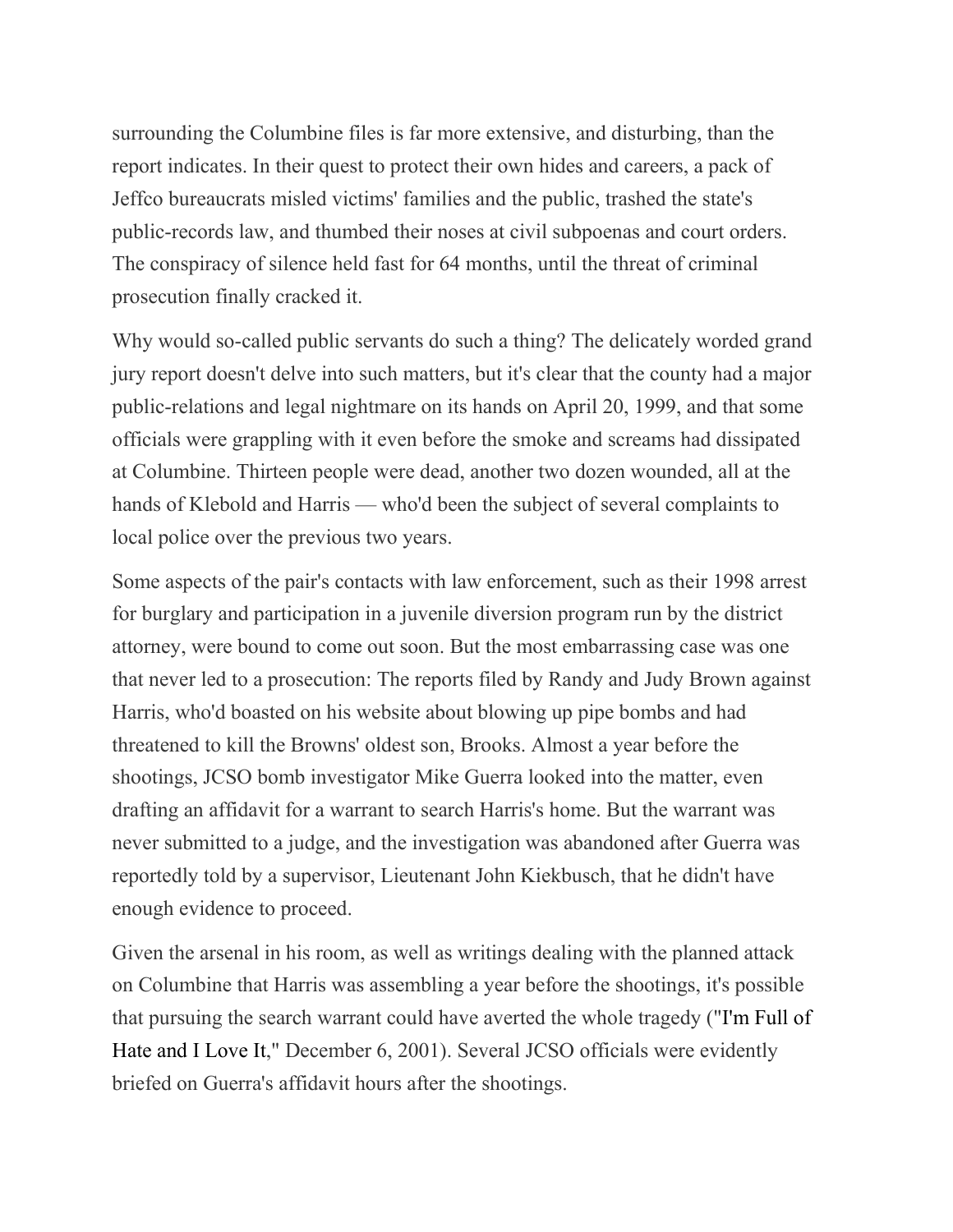Former undersheriff John Dunaway told Salazar's investigators that he discussed the affidavit with District Attorney Thomas as early as the day of the attack. He thought he had "several discussions" with Thomas about the matter over the next few days, in which Thomas assured him that Guerra never had probable cause for a warrant. At the same time, investigator Kate Battan used material from Guerra's investigation to help prepare the search warrants that were served on the Harris and Klebold homes after the attack; sealed by court order, those warrants weren't made public for several more years.

A few days after the shootings, according to the grand jury report, the upper echelon of the sheriff's office — including Sheriff John Stone, Dunaway, Kiekbusch, public information officer Steve Davis and the hapless Guerra — met quietly with Thomas, Assistant DA Kathy Sasak, County Attorney Frank Hutfless and two of his assistants, William Tuthill and Lily Oeffler, and others. The meeting was held in an out-of-the-way Jefferson County Open Space office, and the principal item on the agenda was Guerra's affidavit. Reporters were already sniffing around the Brown complaint; the JCSO had first denied that any report was taken, then decided to release it, minus the subsequent investigative paperwork. By the end of the meeting, authorities had decided that they would not disclose the existence of the Guerra affidavit, either.

Thomas maintains that he was at the meeting simply to render an opinion on the probable-cause issue; he insists he didn't know of the decision to suppress the document. But in the days that followed, the sheriff's office didn't just omit mention of the affidavit. Their people lied about what the Browns told them and the extent of their investigation of Harris, misleading the world press about it all. And Dave Thomas went along for the ride.

At a press conference on April 30, Steve Davis read a press release that purported to explain what deputies did in response to the Browns' complaints about Harris. The statement, drafted by Lieutenant Jeff Shrader, was the start of a long-running disinformation campaign targeting the Browns. It contained several statements that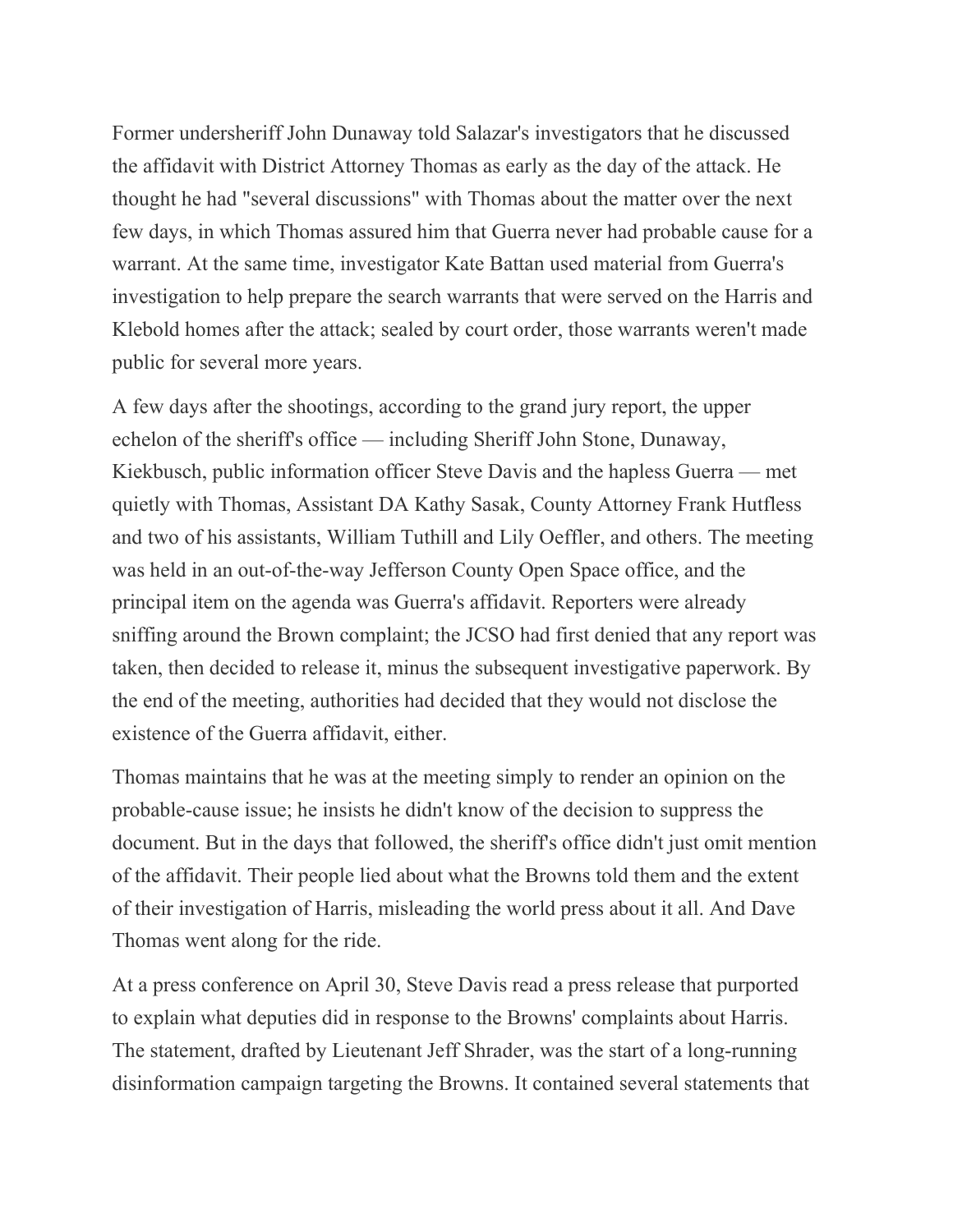simply weren't true, some of them flatly contradicted by the information in Guerra's affidavit. But then, nobody was going to mention *that* damning piece of paper. (Stung by the grand jury's criticism of his role, Shrader issued a response of the Iwas-only-following-orders variety: Since County Attorney Hutfless and Thomas both thought Guerra's affidavit wouldn't stand up in court, "Mr. Shrader gave due deference to the conclusions of these officials.")

Fielding questions from reporters, Kiekbusch reiterated some of the same falsehoods. No, the investigator hadn't been able to find any pipe bombs in the county that matched Harris's description of the ones he was building. (Guerra had found one.) No, there was no record that the Browns had met with investigator John Hicks. (The affidavit noted the meeting.) No, the investigators hadn't been able to locate information about Harris on the Internet. (Guerra would later tell Salazar's people that a JCSO computer expert had been unable to access the website but did find Harris's AOL profile.) The man who by some accounts had pulled the plug on Guerra's investigation was now assuring everyone there was no investigation worth mentioning.

District Attorney Thomas stood at the podium with Kiekbusch and Davis and took it all in, then answered some questions himself. At no point did he contradict the torrent of mendacity flowing from the sheriff's office — which he knew to be mendacity, evidently, having been consulted on the Guerra affidavit extensively at this point.

Instead, Thomas added to the misinformation, stating that prior to the shootings, no one had connected the pipe-bomb case to the two youths who were in his diversion program. This is one of the biggest remaining myths about Columbine. Actually, Hicks had mentioned the prior burglary case to the Browns; Guerra recalls finding the case in his own check of Harris's record (despite the JCSO claim that Harris cleared the computer check); and an investigator from Thomas's own office had found the burglary case in 1998 after being contacted by Judy Brown about the pipe bombs. Yet even though the kid making bombs and death threats was already on probation, nobody did anything about it.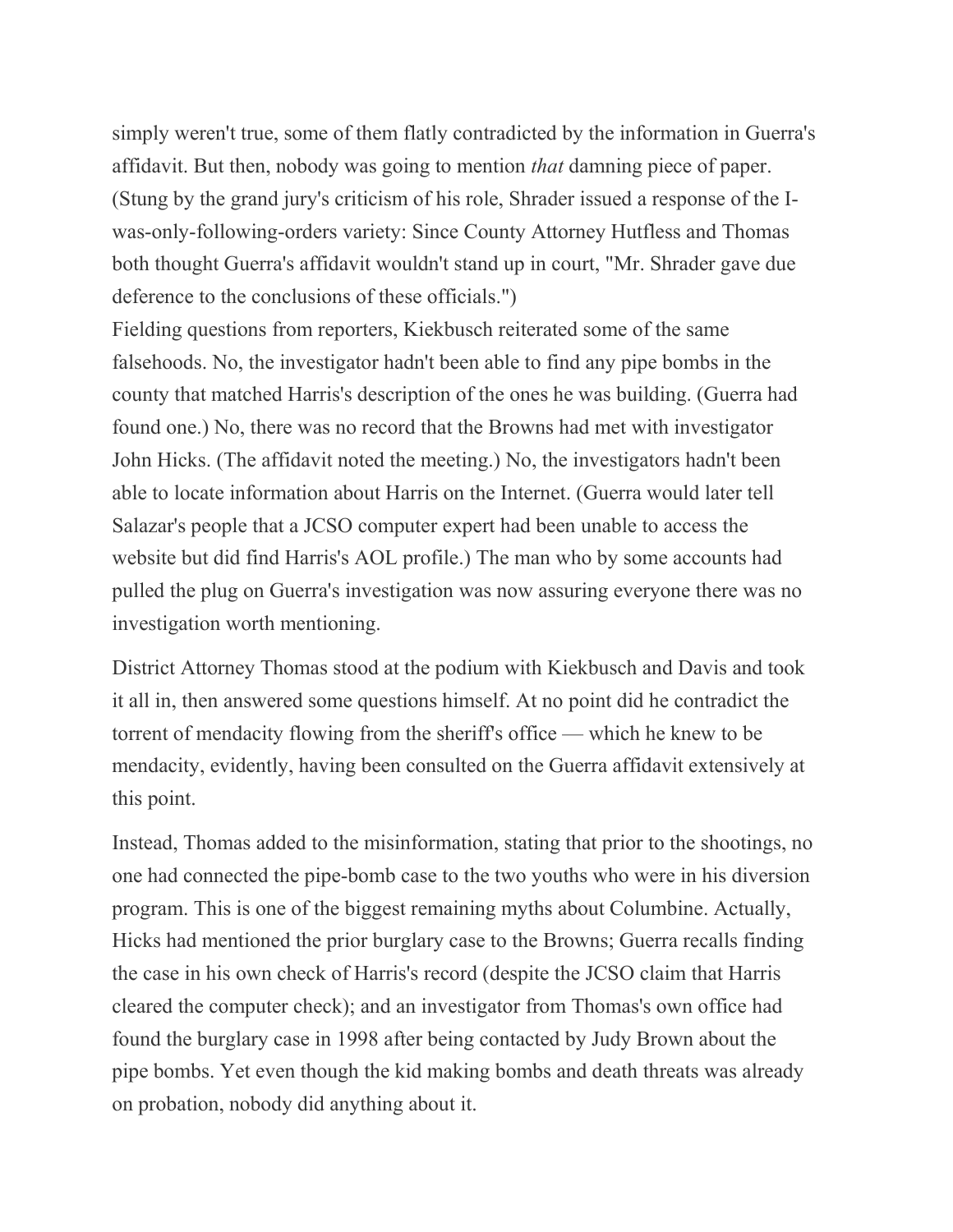"I think it's very difficult and painful to look back and ask a lot of questions about what could have prevented this," Thomas told the assembled press.

But Thomas was hardly alone in his complicity. Over the next two years, the Browns and news organizations filed numerous open-records requests with the county attorney, trying to track down the missing pieces of the reports generated by the Browns' complaints about Harris. Tuthill and Oeffler invariably responded that the documents did not exist, that everything connected with the Browns' complaints had already been released. Lawyers preparing civil suits on behalf of victims' families got the same response. Actually, copies of many of the records in question had been provided to the county attorney shortly after the shootings, in anticipation of future litigation — and then locked away. County Attorney Tuthill, who replaced Hutfless in 2001, had no trouble locating his office's copies of the "missing" records when the attorney general's investigators came calling a few months ago.

The Browns also requested an internal investigation from the sheriff's office, in an effort to clear up discrepancies in their record hunt and the rumors they were hearing of a botched search warrant. As the Browns recall it, the officer handling the probe seemed more interested in pumping them to find out where they'd heard that such a document existed. In a letter dated August 14, 2000, Undersheriff Dunaway airily dismissed their complaint: "There is no indication that anyone tampered with or withheld entry of information related to Eric Harris."

Months earlier, Kiekbusch told *Westword* that the records the Browns were after had either been routinely purged from the system or had never existed. But that was long before the files would have been purged, under the JCSO's record-retention policy, and no one has ever been able to explain why the department would purge records that had some bearing on the largest criminal investigation in Colorado history. In any case, the "purged files" explanation was just another piece of misdirection; the grand jury learned that the sheriff's office had kept copies of the documents, too, and had withheld them — even, apparently, from Stone's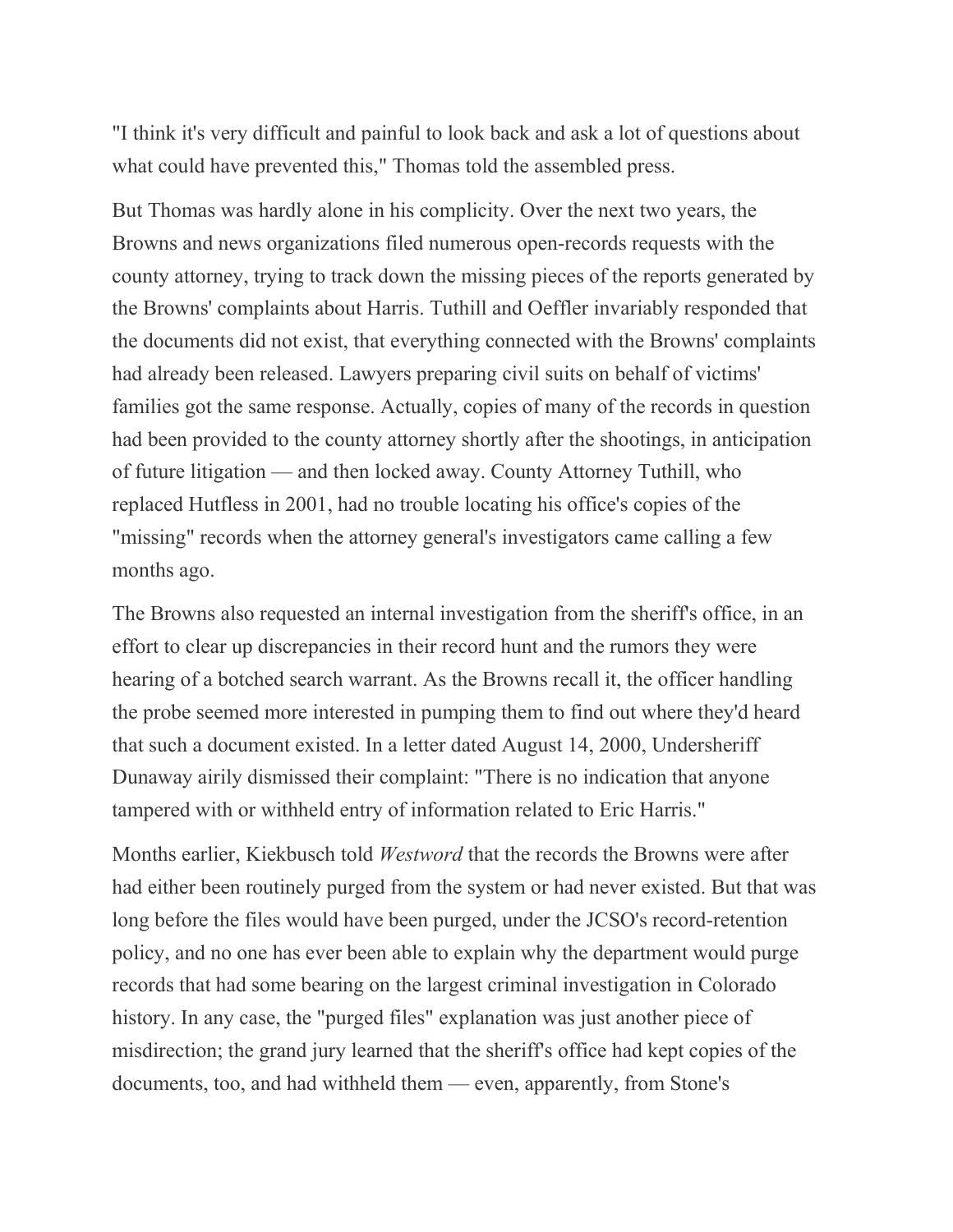successors as sheriff, Russ Cook and Ted Mink — until Salazar's men examined them last January.

The hide-and-seek game over Guerra's affidavit continued until the spring of 2001, when producers from *60 Minutes II*, armed with concrete proof that the affidavit existed, went to court to demand its release. (Point of disclosure: I served as a paid consultant to CBS News on the project and was involved in that court battle.) The proof came, oddly enough, in a letter Dave Thomas had recently sent to the Browns; after taking a leisurely five months to respond to their demands for a grand jury probe of the missing files, Thomas spilled the beans by acknowledging that "a search warrant draft was started" by Guerra.

Braced by *60 Minutes II* about the letter, a befuddled Thomas said he was under the impression that the Guerra affidavit was old news. To the chagrin of the county's attorneys, Judge Brooks Jackson ordered the document to be released. The JCSO tried to save face with an Orwellian press release that declared, "A few days after the Columbine shootings, the Sheriff's Office disclosed the existence of the socalled 'secret' search warrant affidavit" — when, in fact, what had happened was a conspiracy *not* to disclose it (["Chronology](https://www.westword.com/issues/2001-04-19/news/news2.html) of a Big Fat Lie," April 19, 2001). But other documents remained hidden. It was part of a larger campaign of obfuscation and outright deceit that encompassed not only the prior investigation of Harris, but the police response to the attack; timelines were distorted or destroyed, dispatch logs and other vital evidence deep-sixed ("In [Search](https://www.westword.com/issues/2002-05-02/news/news.html) of Lost Time," May 2, 2002). As long as the lawsuits against the county filed by victims' families were stopped dead in their tracks, what difference did it make *how* this was done? In an effort to dispel the suspicion that the county was, um, hiding something, two years ago Thomas and Salazar agreed to co-chair the Columbine Records Review Task Force, an effort to see what remaining confidential documents from the investigation might be released. Unfortunately, several members of the task force — notably, Thomas, Sasak, Oeffler and Battan — were perceived as having a stake in *not* disclosing Columbine's remaining secrets. Oeffler and Battan soon resigned from the task force, while Thomas and Sasak soldiered on.